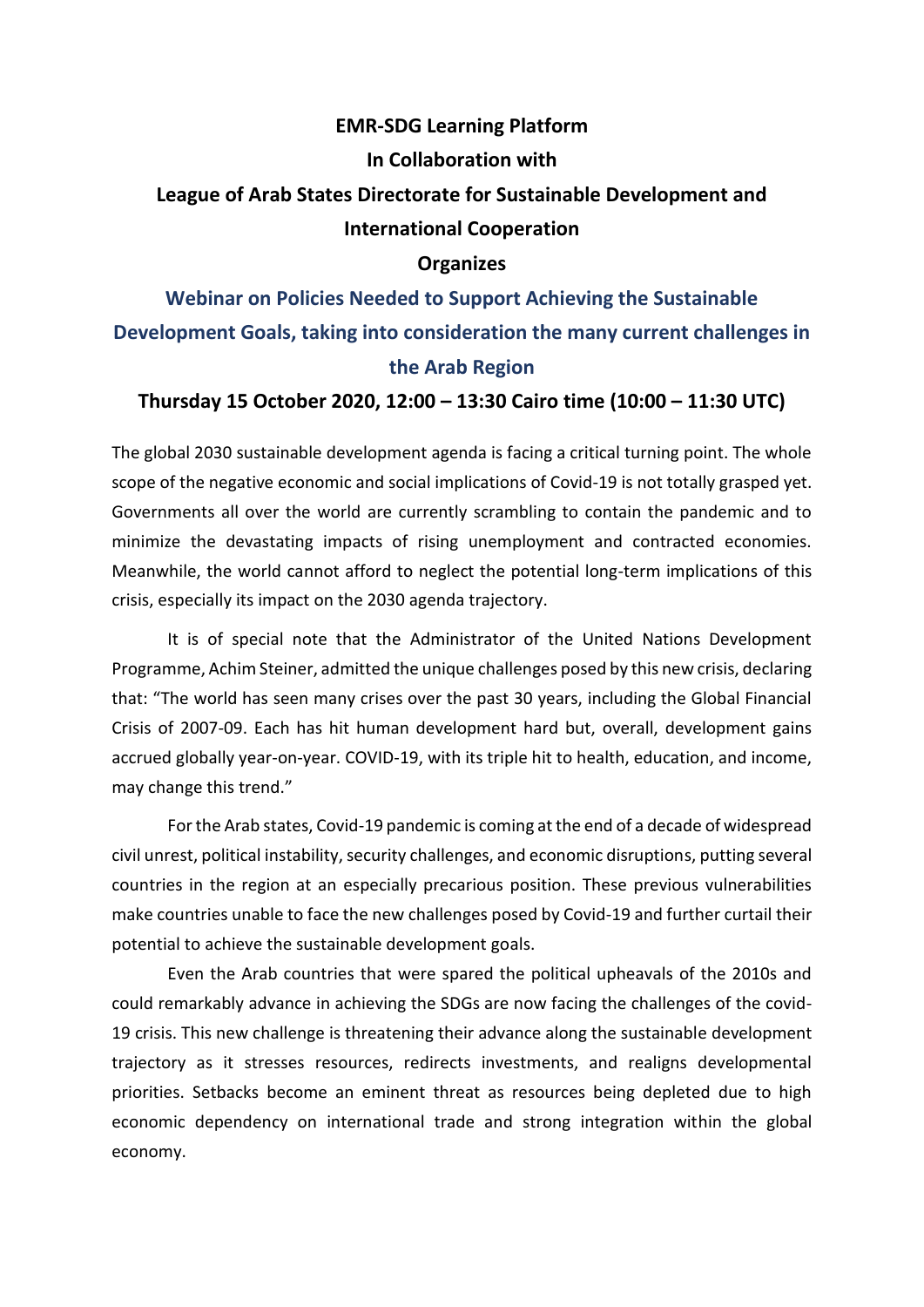EMR-SDGs Learning Platform has recently issued a regional report on "The Status of Health-Related SDGs in Selected Arab Countries" [\(Click Here\)](https://files.emrsdgslearn.net/uploads/health%20SDGs%20report%20final.pdf), highlighting the regional differentials, with a focus on the special challenges faced by countries in conflict and crisis situations. This report enables the documentation of the SDGs achievement status before the pandemic. It also introduces a set of policy recommendations to enhance the path to achieving the SDGs.

In face of this unique challenge, and in response to the hopes and ambitions of the people in the Arab region, this webinar aims at posing necessary questions and seeking innovative answers. The ultimate goal is to support achieving the sustainable development agenda and its promise of leaving no one behind.

#### **Objectives**

- 1. Identifying policy options available to the Arab states in facing the challenges posed by the covid-19 pandemic, taking into considerations concurrent challenges in the region.
- 2. Documenting the status of SDGs achievement in the Arab states before the covid-19 crisis, with a focus on regional differentials, especially the situation in countries facing conflict and other crises. This situation analysis helps set the context for exploring ways to avoid any potential setbacks resulting from this new challenge.

These two objectives are achieved through a keynote address by a high-level policy leader answering a number of questions that could guide future policy directions, such as:

- a. What are the efforts to assess the long-term consequences of the pandemic and to develop policies to mitigate these consequences?
- b. Is there a review of priorities? Why and how?
- c. What are the lessons learnt and how do they affect existing national sustainable development strategies?

The keynote address will be followed by a presentation of the new report on the status of achieving health-related SDGs in the Arab region.

Afterwards, a general discussion will aim at generating concrete ideas on how to develop proper policies and interventions to help restore the path to achieving the 2030 sustainable development agenda and support its promise. The discussion will start with interventions from two distinguished regional experts, including a director of a regional organization and a prominent academician in addition to questions and comments from the general audience.

#### **Moderator**